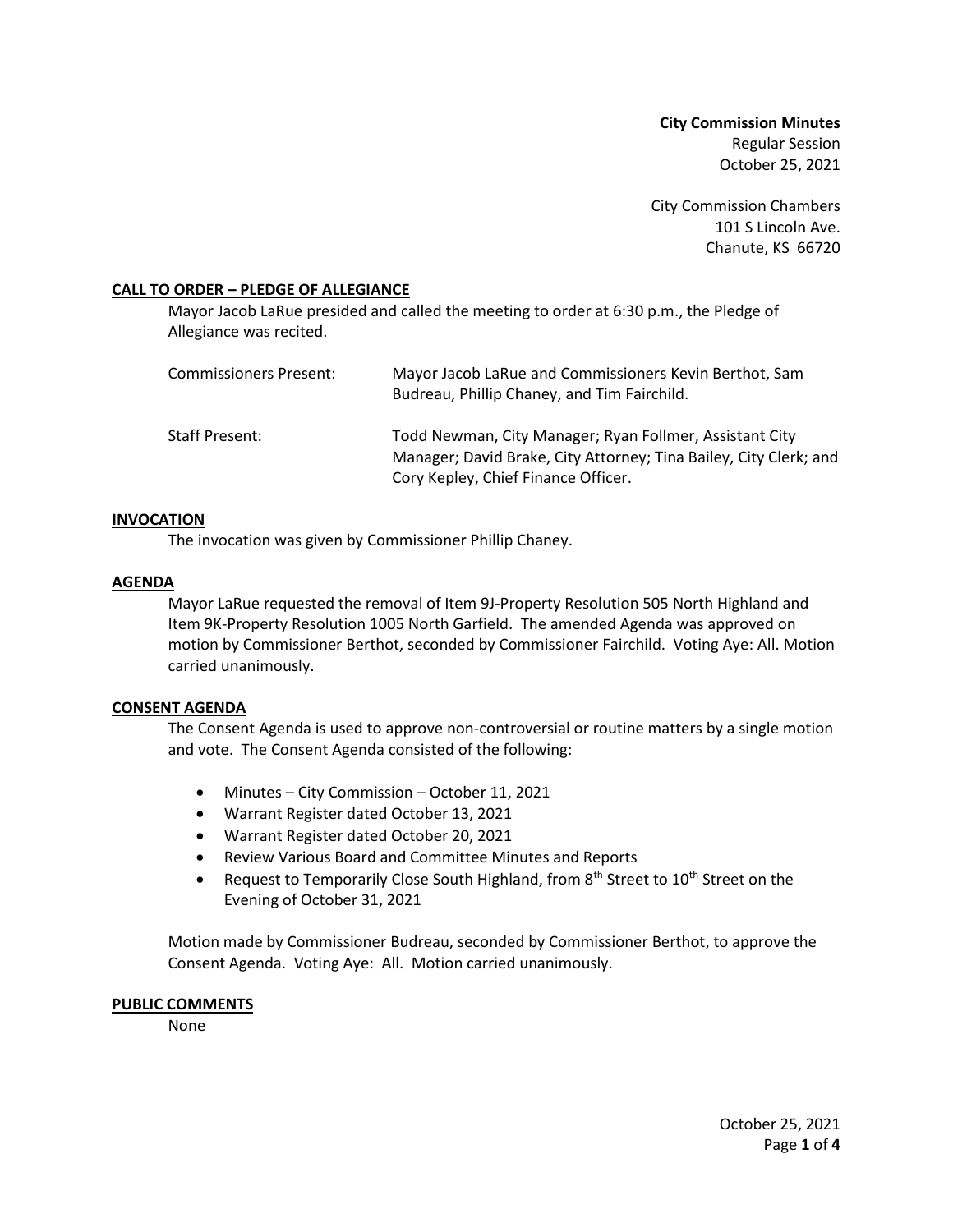# **CITY MANAGER'S REPORT**

City Manager Todd Newman gave his report on City activities and operations. Items reported on included an update on the 2nd Street Drainage Ditch Project, the Santa Fe Ball Complex Project, the Pon2 Fiber Project, financing for the Water Treatment Plant Project, and notice of additional awarded ARPA funds.

General discussion was made. Comments were made by City Manager Newman.

## **OLD BUSINESS**

# **ORDINANCE AMENDMENT – RECOVER PUBLICATION COSTS ON NUISANCE ABATEMENTS**

At the October 11, 2021, Chanute City Commission meeting, there was a consensus from the Governing Body for the City Attorney to prepare an Ordinance Amendment so that publication costs could be recovered against properties that require nuisance abatement from the City of Chanute.

This ordinance amendment will allow publication costs to be added to the abatement costs for possible recovery of taxpayer funds expended on the abatement of nuisances on properties in the City of Chanute.

General discussion was made. Comments were made by City Attorney David Brake.

Motion made by Commissioner Chaney, seconded by Commissioner Berthot, to pass Ordinance Amending Chapter 8.20.100, Chanute Municipal Code, pertaining to costs of abatement of nuisances in the City of Chanute. Voting Aye: All. Motion carried unanimously.

The Ordinance was assigned: No. 2642

### **NEW BUSINESS**

# **DOWNTOWN REVITALIZATION COMMITTEE – MATCHING GRANT PROGRAM APPLICATION**

During the City budget process Downtown Revitalization Committee (DRC) member Mark Perez requested a budget of \$25,000 during the outside agency's portion of the meeting. Mr. Perez stated that the money would go towards a downtown grant application that would be awarded to downtown businesses.

Members of the DRC held a work session at NCCC to finalize details on the grant guidelines and application that will be distributed to building owners in the Chanute central business district. The DRC board is now requesting final review and approval from the City Commission.

General discussion was made. Comments were made by City Manager Todd Newman.

Motion made by Commissioner Chaney, seconded by Commissioner Budreau, to approve the Downtown Revitalization Matching Grant Program Application. Voting Aye: All. Motion carried unanimously.

### **NEIGHBORHOOD REVITALIZATION APPLICATION – DEBRA FINLEY**

Debra Finley has submitted an application under the Neighborhood Revitalization Program. It has been verified that the property listed under the scope of the application, 823 South Central -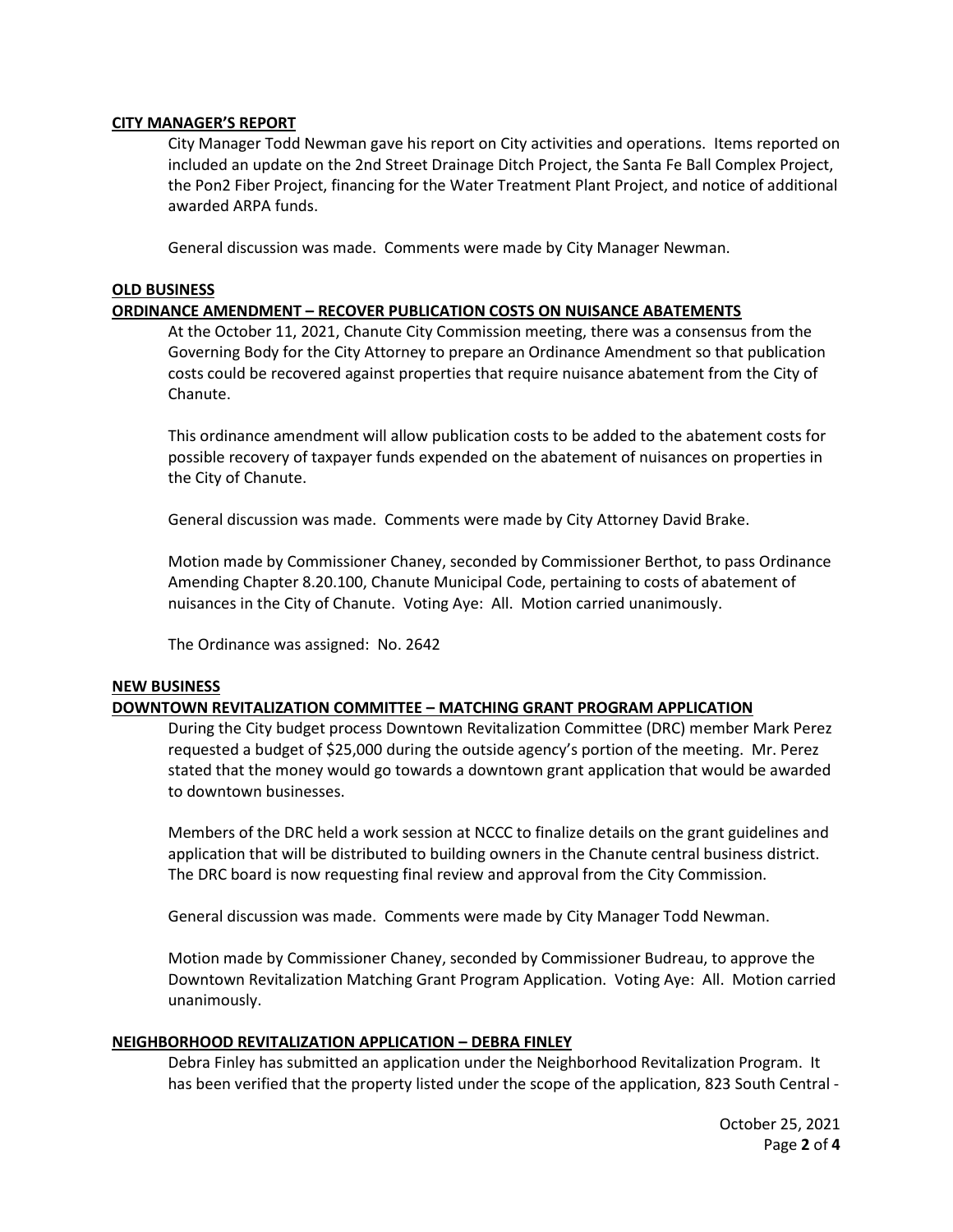parcel identification number 067-048-28-0-20-10-006.00-0 is within the scope of the city limits of Chanute. The application has been reviewed by the Neosho County Appraisers office along with the Neosho County Treasurer's office.

General discussion was made. Comments were made by City Manager Todd Newman and Assistant City Manager Ryan Follmer.

Motion made by Commissioner Fairchild, seconded by Commissioner Budreau, to approve the Neighborhood Revitalization Application – Debra Finley. Voting Aye: All. Motion carried unanimously.

# **NEIGHBORHOOD REVITALIZATION APPLICATION – ROWE ENTERPRISES, LLC**

Rowe Enterprises, LLC, Kaylin & Kyle Rowe, has submitted an application under the Neighborhood Revitalization Program. It has been verified that the property listed under the scope of the application, 3618 South Santa Fe - parcel identification number 067-072-04-0-00- 02-002.01-0 is within the scope of the city limits of Chanute. The application has been reviewed by the Neosho County Appraisers office along with the Neosho County Treasurer's office.

General discussion was made.

Motion made by Commissioner Fairchild, seconded by Commissioner Berthot, to approve the Neighborhood Revitalization Application – Kaylin & Kyle Rowe, Rowe Enterprises, LLC. Voting Aye: All. Motion carried unanimously.

# **PROPERTY RESOLUTION – 615 EAST 10TH PROPERTY RESOLUTION – 720 SOUTH MALCOLM PROPERTY RESOLUTION – 1624 SOUTH HIGHLAND PROPERTY RESOLUTION – 206 NORTH MALCOLM PROPERTY RESOLUTION – 115 NORTH WASHINGTON PROPERTY RESOLUTION – 510 NORTH CENTRAL**

General discussion was made. Comments were made by City Attorney David Brake and City Manager Todd Newman.

Motion made by Commissioner Fairchild, seconded by Commissioner Berthot, to adopt resolution declaring that the above properties are in violation of Chanute Municipal Codes and authorizing abatement of certain nuisances as presented. Voting Aye: All. Motion carried unanimously.

The Resolutions were assigned: No. 2021-104, No. 2021-105, No. 2021-106, No. 2021-107, No. 2021-108, and No. 2021-109.

#### **COMMISSION COMMENTS**

Commissioner Fairchild commented on City debt and requested bi-annual review of both cash reserves and debt service.

General discussion was made. Comments were made by City Manager Todd Newman.